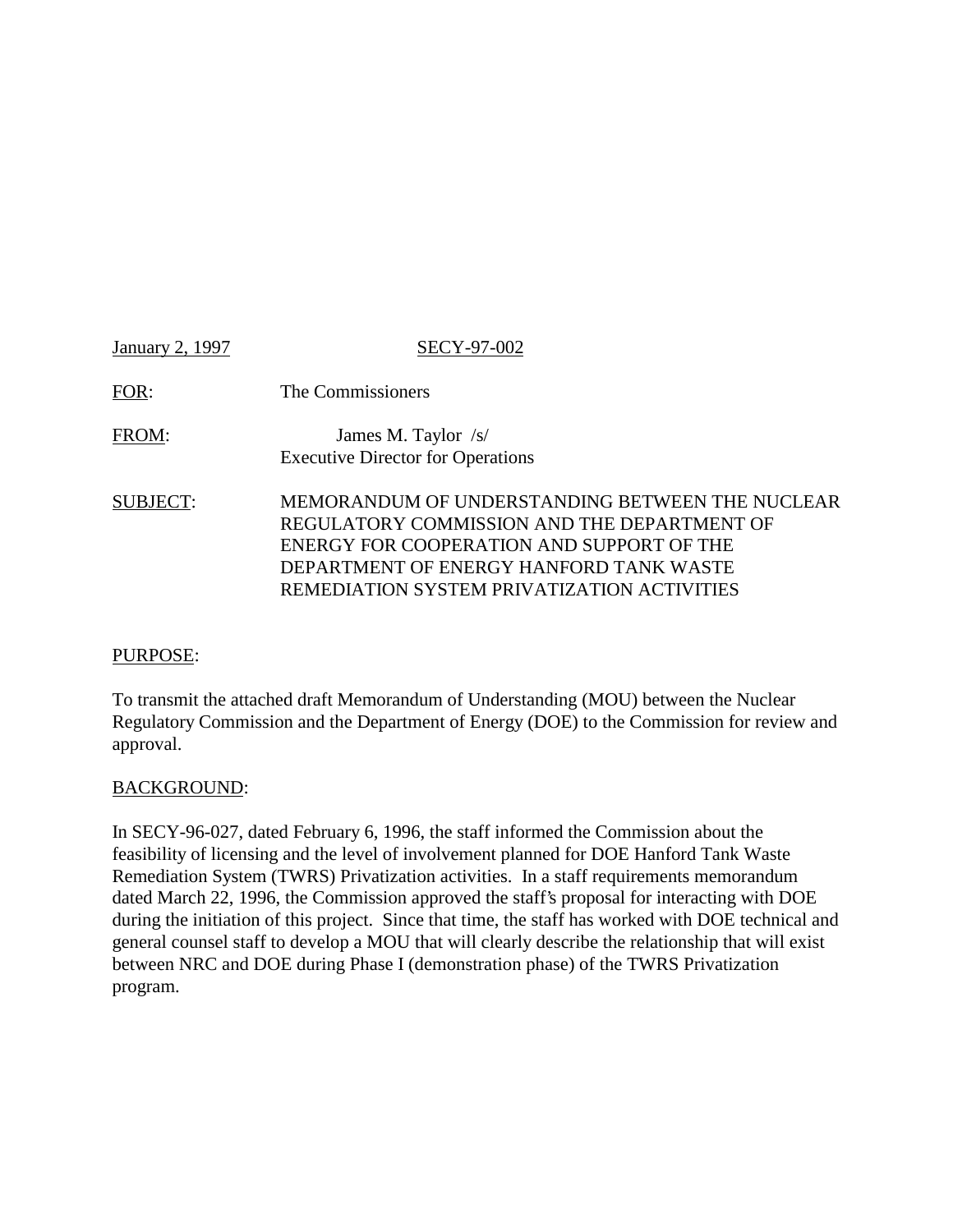CONTACT: E. Ten Eyck, NMSS/FCSS (301) 415-7212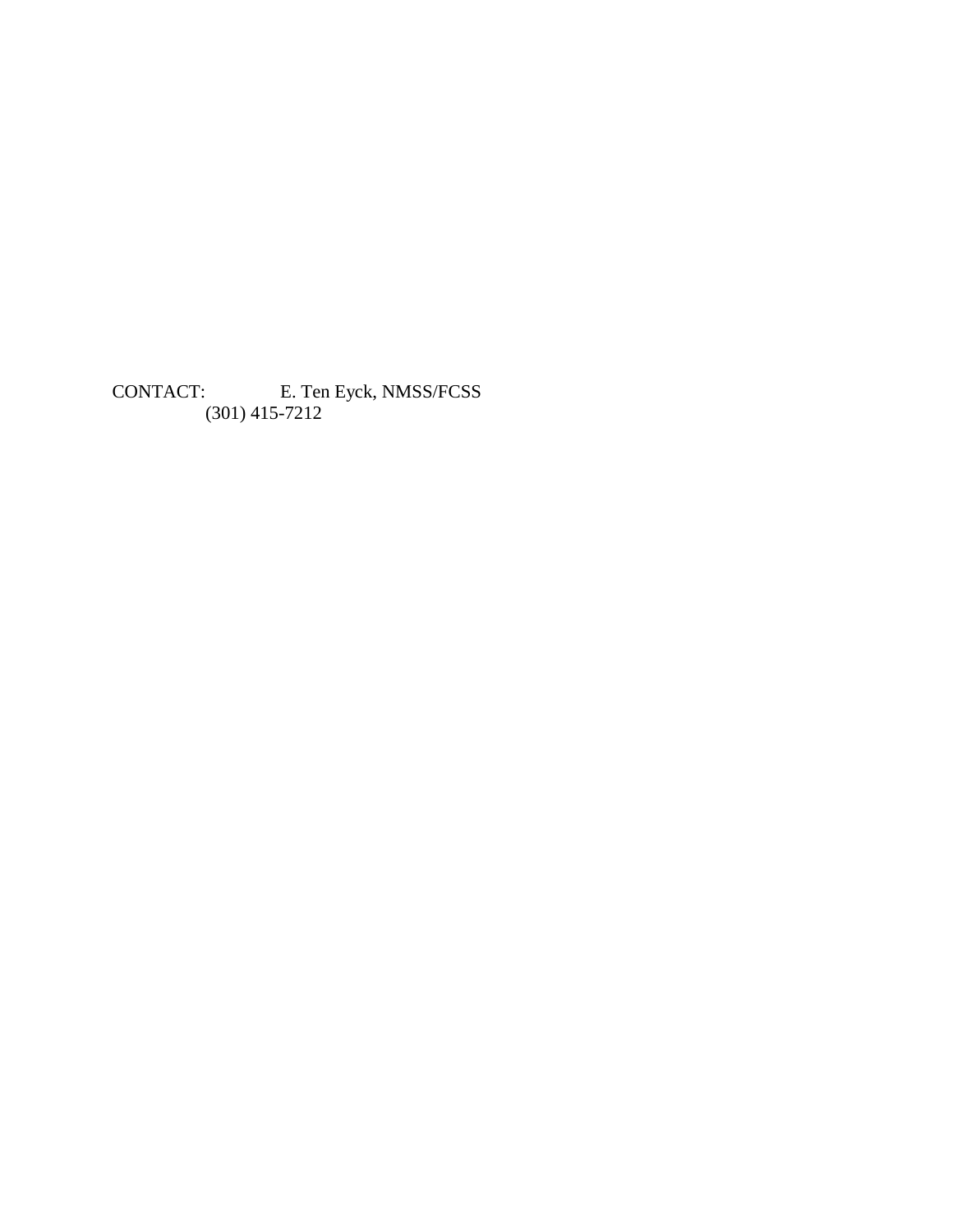#### DISCUSSION:

The staff has provided, for the Commission's review, the attached draft MOU between NRC and DOE. This MOU is the result of a cooperative effort between DOE and NRC technical and general counsel staffs. It establishes the basis for cooperation and mutual support between NRC and DOE, during Phase I of DOE Hanford TWRS Privatization activities. A request for appropriations dedicated to Phase I of the project has been approved by Congress as part of the 1997 fiscal year appropriation for NRC.

The draft MOU relates solely to NRC's participation in the DOE Hanford TWRS Privatization program during Phase I activities. Nothing in the MOU applies to the Phase II, full-scale operations nor commits NRC to regulation of the TWRS in either Phase I or II. The relationship between NRC, DOE, and the DOE TWRS Privatization contractors during Phase II remains to be clarified by legislation and/or regulatory requirements.

#### COORDINATION:

The Office of the General Counsel has reviewed this paper and has no legal objection.

#### RECOMMENDATIONS:

The staff believes that the proposals in the attached MOU effectively encompass the staff's goal of acquiring sufficient knowledge about the Hanford TWRS to enable the staff to provide regulatory development and technical assistance to DOE and to have the necessary technical understanding of the project to develop an effective and efficient NRC regulatory program for the possible licensing of Phase II operations, if appropriate resources are available to NRC staff to implement the MOU. The attached MOU will also achieve DOE's goal of acquiring the capability to implement a program of nuclear safety and safeguards during Phase I, that is consistent with NRC's regulatory approach for protecting workers, the general public, and the environment. NRC and DOE staff endorse the draft MOU. It is recommended that the Commission approve the signing of the attached MOU between the DOE and NRC.

> James M. Taylor Executive Director for Operations

Attachment: **MOU**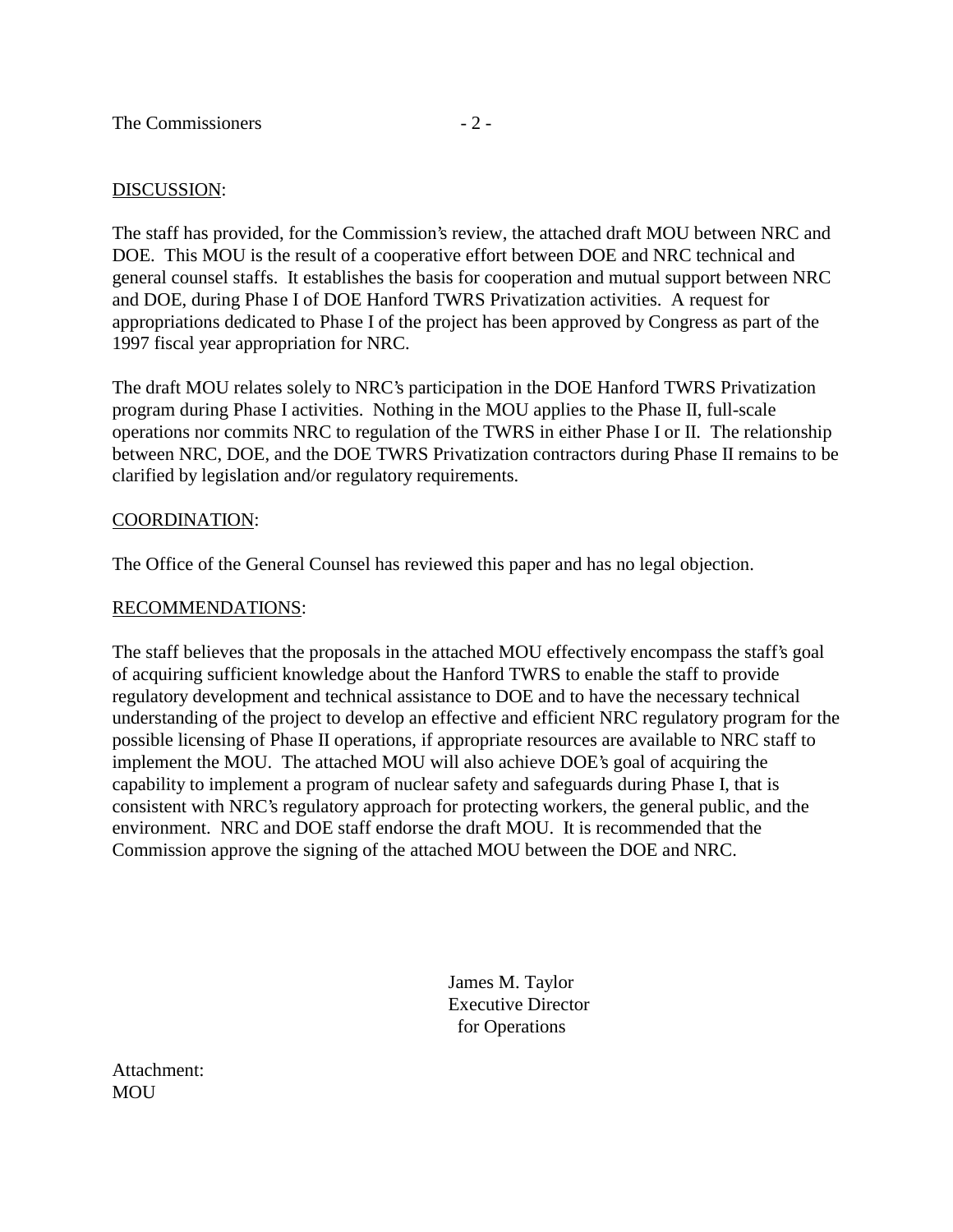DRAFT

# **MEMORANDUM OF UNDERSTANDING BETWEEN THE NUCLEAR REGULATORY COMMISSION AND THE DEPARTMENT OF ENERGY**

**COOPERATION AND SUPPORT FOR DEMONSTRATION PHASE (PHASE I) OF DOE HANFORD TANK WASTE REMEDIATION SYSTEM PRIVATIZATION ACTIVITIES**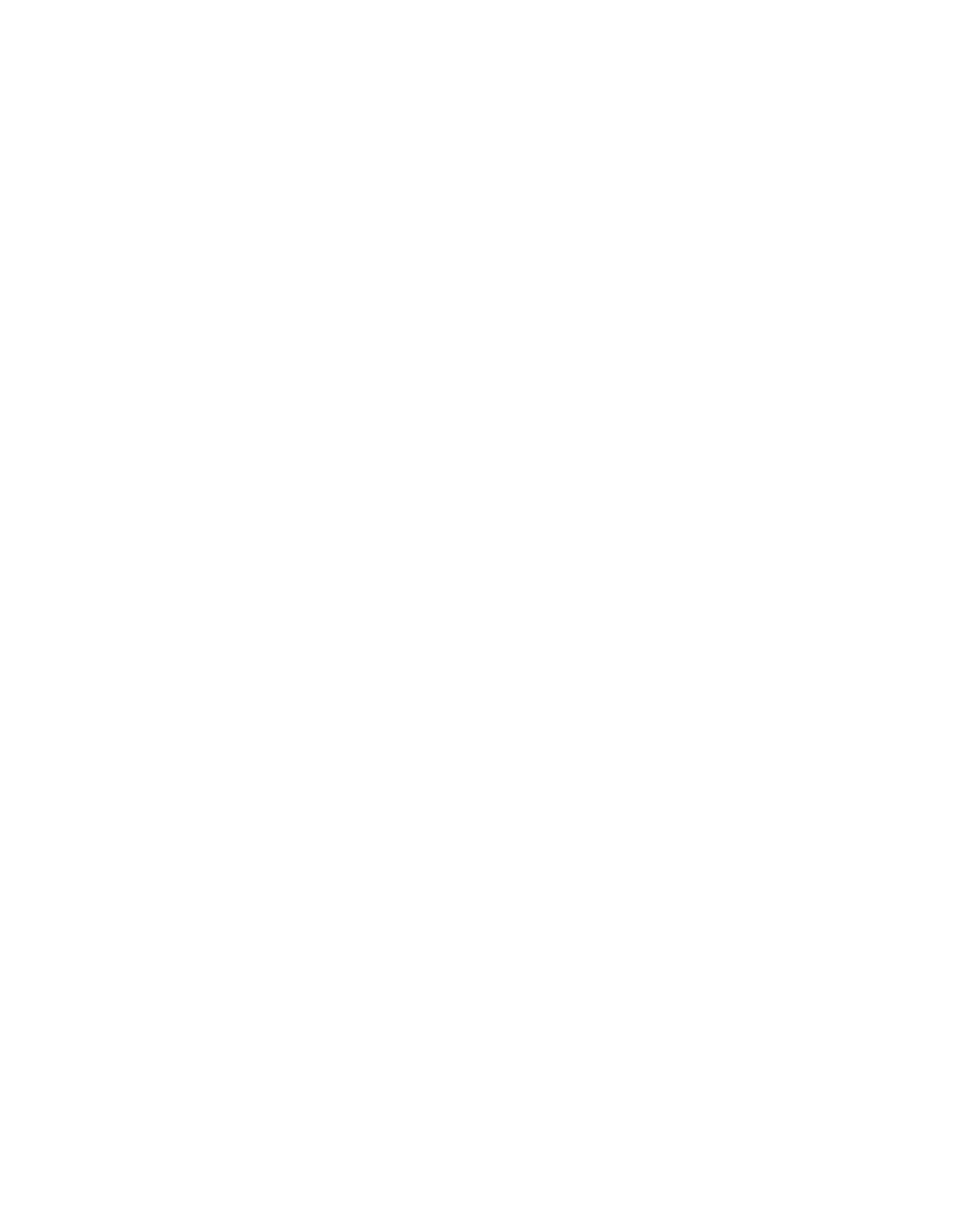# **MEMORANDUM OF UNDERSTANDING BETWEEN THE NUCLEAR REGULATORY COMMISSION AND THE DEPARTMENT OF ENERGY**

**COOPERATION AND SUPPORT FOR DEMONSTRATION PHASE (PHASE I) OF DOE HANFORD TANK WASTE REMEDIATION SYSTEM PRIVATIZATION ACTIVITIES**

\_\_\_\_\_\_\_\_\_\_\_\_\_\_\_\_\_\_\_\_\_\_\_\_\_\_ \_\_\_\_\_\_ \_\_\_\_\_\_\_\_\_\_\_\_\_\_\_\_\_\_\_\_\_\_\_\_\_\_ \_\_\_\_\_\_

Richland Operations Office **Office** Office of Nuclear Materials Department of Energy Safety and Safeguards

John Wagoner, Manager Date Carl Paperiello, Director Date U.S. Nuclear Regulatory Commission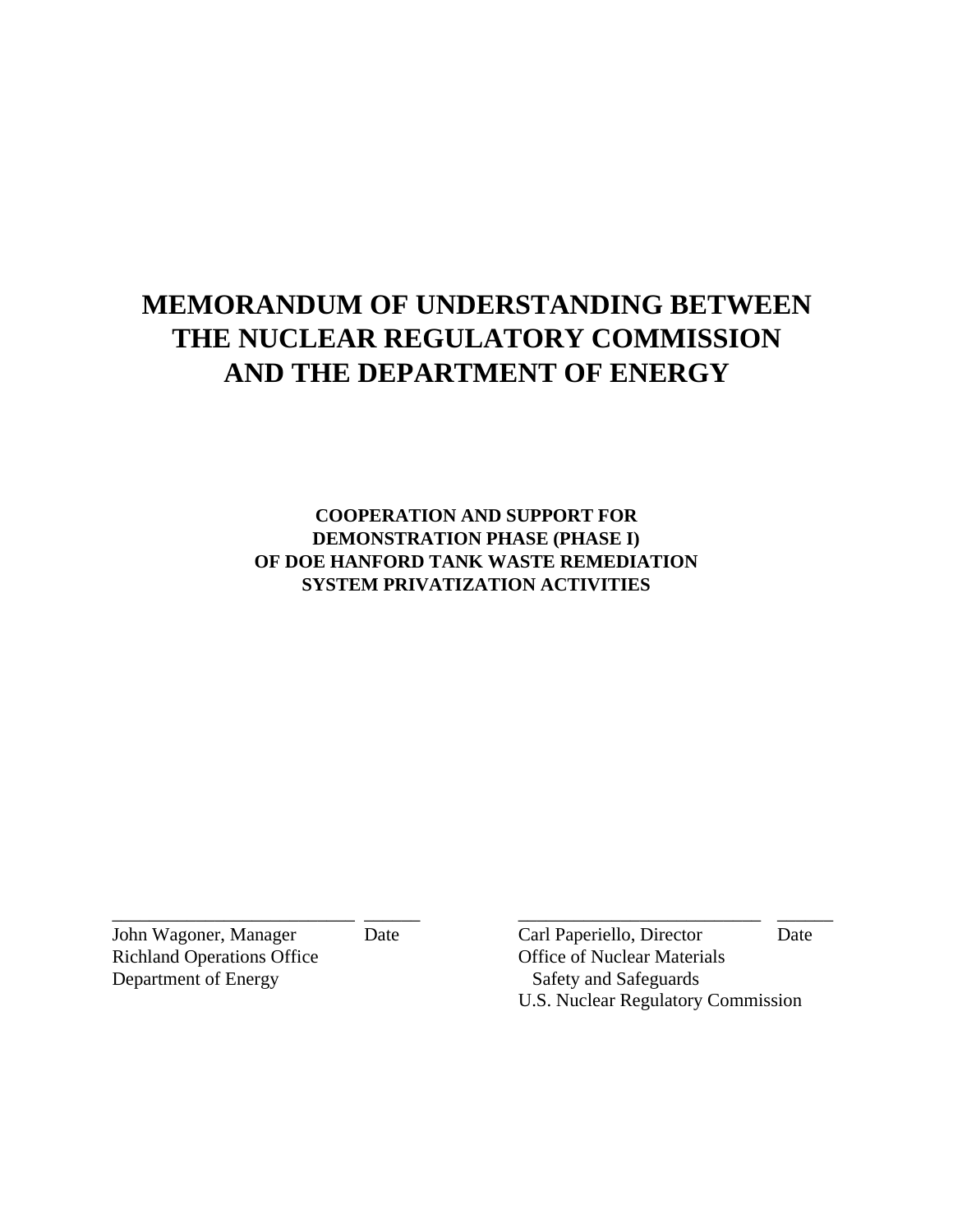## **MEMORANDUM OF UNDERSTANDING BETWEEN THE NUCLEAR REGULATORY COMMISSION AND THE DEPARTMENT OF ENERGY**

## **COOPERATION AND SUPPORT FOR DEMONSTRATION PHASE (PHASE I) OF DOE HANFORD TANK WASTE REMEDIATION SYSTEM PRIVATIZATION ACTIVITIES**

#### **I. PURPOSE**

The purpose of this Memorandum of Understanding (MOU) between the Nuclear Regulatory Commission (NRC) and the Department of Energy (DOE) is to establish the basis for cooperation and mutual support during the demonstration phase (defined as Phase I) of DOE's Tank Waste Remediation System (TWRS) Privatization activities. An objective of this DOE/NRC interaction is the development and execution of a comprehensive regulatory program by DOE that is consistent with NRC's regulatory approach for protecting workers, the general public, and the environment. DOE's regulatory program is to be structured to facilitate the possible transition of regulatory responsibilities from DOE to NRC at the start of the full-scale operations phase (defined as Phase II). During Phase I, DOE is responsible for implementing the TWRS Privatization regulatory program. This MOU provides for cooperation and mutual support in an integrated effort that provides for:

- 1. DOE to acquire capability to implement a program of nuclear safety and safeguards regulation consistent with NRC's regulatory approach.
- 2. NRC to acquire sufficient knowledge and understanding of the physical and operational situation at the Hanford waste tanks and the processes, technology and hazards involved in Phase I activities, to enable NRC (a) to assist DOE in performing reviews in a manner consistent with NRC's regulatory approach and (b) to be prepared to develop an effective and efficient regulatory program for the licensing of DOE contractor-owned and contractor-operated facilities that will process waste at Hanford during Phase II.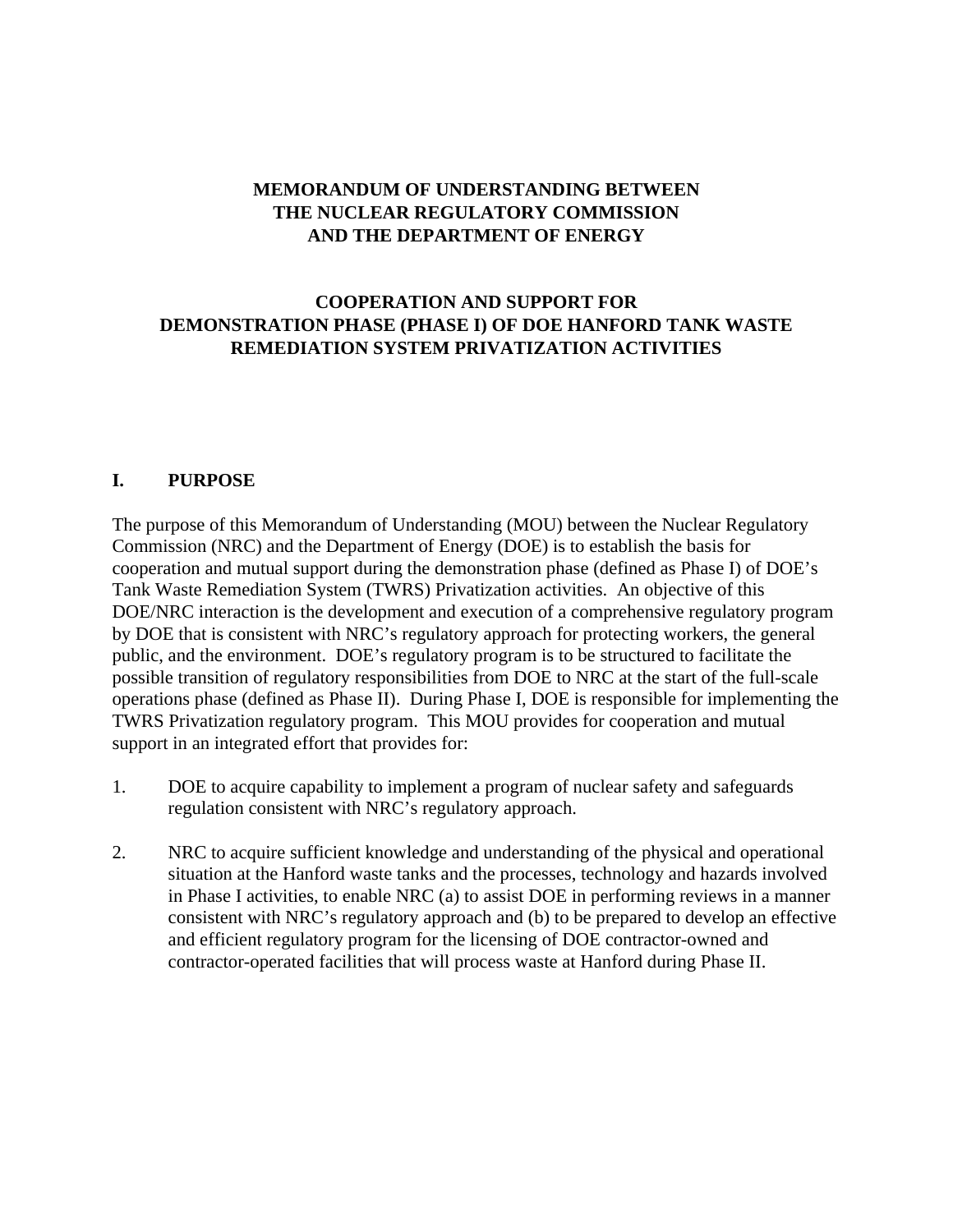### **II. INTRODUCTION**

#### **A. Background**

During 1991, the Department of Energy (DOE) established the TWRS Program at the Hanford Site to manage, retrieve, treat, immobilize, and dispose of certain radioactive waste in a safe, environmentally-sound, and cost-effective manner. The requirements and commitments for the TWRS cleanup activities are documented in the Hanford Federal Facilities Agreement and Consent Order, also known as the Tri-Party Agreement (TPA). Under the TPA, DOE, the U.S. Environmental Protection Agency (EPA), and the Washington State Department of Ecology have agreed to a timetable for cleanup of the Hanford Site.

DOE, through the TWRS Program, is making a fundamental change in its contracting approach at Hanford, utilizing privately-owned facilities on the Hanford Site for processing waste which contains special nuclear material. This change in contracting approach also necessitates a fundamental change in DOE's approach to regulation and oversight.

To accomplish the TWRS requirements, DOE plans to privatize treatment operations for the Hanford tank wastes. The TWRS Privatization is divided into two phases, a demonstration phase (defined as Phase I) and a full-scale operations phase (defined as Phase II). During both phases, DOE will purchase waste treatment services from a DOE contractor-owned, contractor-operated facility under a fixed-price type of contract; DOE will provide the feedstock to be processed. The DOE TWRS Privatization Contractor must finance the project; design the equipment and facility; apply for and receive required permits and licenses; construct the facility and bring it on line; operate the facility to treat waste; and deactivate the facility.

DOE will undertake nuclear safety and safeguards regulatory responsibility associated with the TWRS Privatization activities during Phase I. The EPA and the State of Washington have responsibility to regulate environmental issues and the Occupational Safety and Health Administration has responsibility to regulate occupational safety. NRC's participation during Phase I will primarily be of a cooperative nature for the purposes of information transfer and assisting DOE in the establishment of a regulatory program that is consistent with NRC's regulatory approach for protecting workers, the general public, and the environment.

This MOU describes the relationship between NRC and DOE for activities conducted during Phase I only. The relationship between NRC, DOE, and the DOE TWRS Privatization Contractors during Phase II remains to be clarified by legislation and/or regulatory requirements.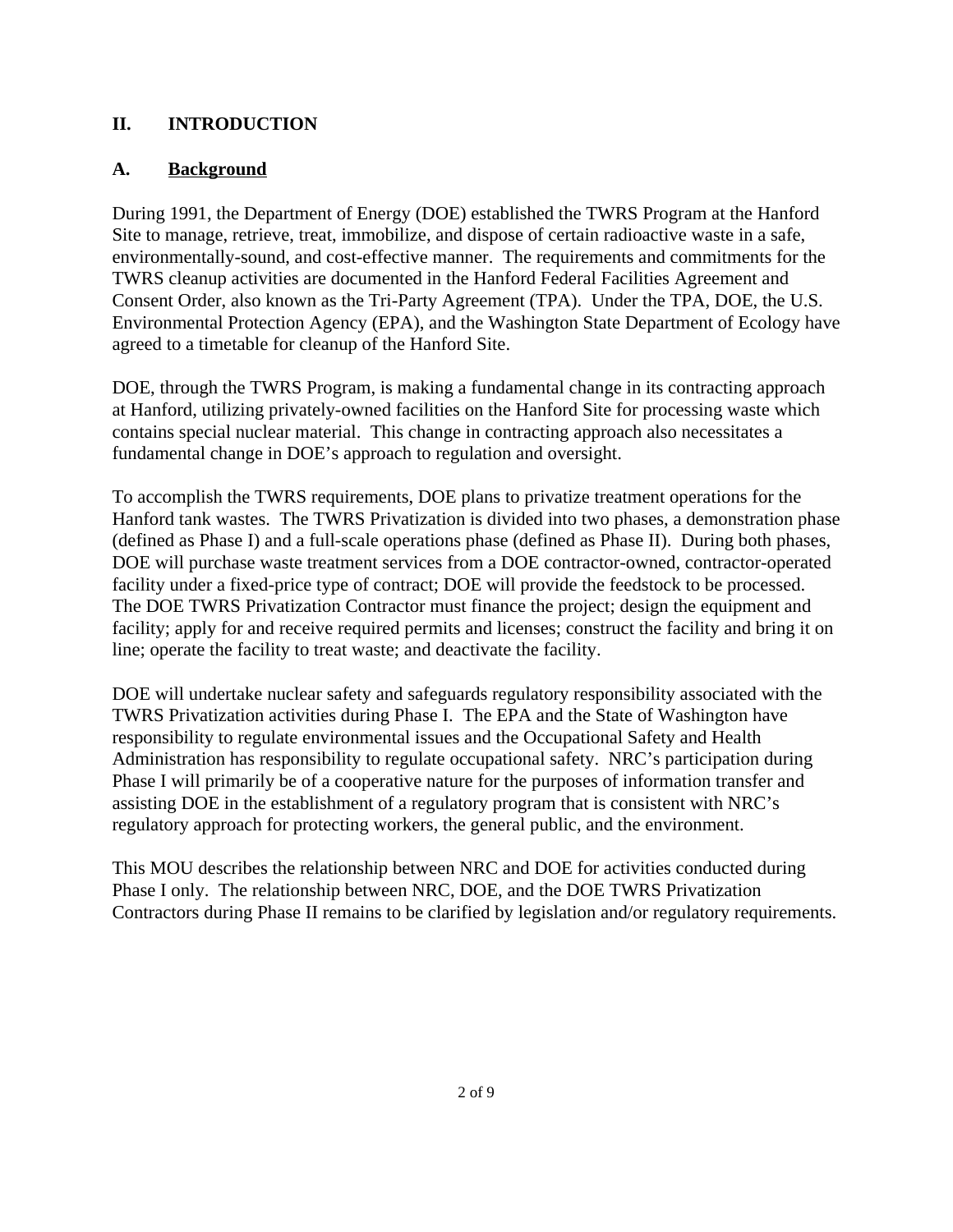#### **B. Phase Descriptions**

#### **Phase I**

Phase I is a proof-of-concept/commercial demonstration-scale effort. The objectives of Phase I are to: (a) demonstrate the technical and business viability of using privatized facilities to treat Hanford tank waste;(b) define and maintain required levels of safety and safeguards; (c) maintain environmental protection and compliance; and (d) substantially reduce life-cycle costs and time required to treat Hanford tank waste.

#### **Phase II**

Phase II will be the full-scale production phase, in which the facilities are to be configured so that all the remaining tank waste can be processed. The objectives of Phase II are to (a) implement the lessons learned from Phase I, and (b) process all tank waste into forms suitable for final disposal. The current DOE proposal is to have NRC assume full regulatory responsibility (consistent with the manner in which NRC regulates its licensees) for Phase II, although certain operational, statutory, and regulatory issues must be clarified before the proposed Phase II regulation by NRC can be implemented. Current estimates are that DOE procurement documents and NRC regulatory requirements for Phase II would be needed by the year 2004.

This MOU does not apply to Phase II activities.

#### **III. AUTHORITY**

#### **A. Department of Energy**

Sections 31, 91 and 161 of the Atomic Energy Act of 1954, as amended; Section 104 of the Energy Reorganization Act of 1974; and, Section 301 of the DOE Organization Act authorize DOE to provide for the safe storage, processing, transportation and disposal of hazardous waste, including radioactive waste, resulting from nuclear materials production and weapons production. In addition, with regard to activities under DOE's jurisdiction, Section 161(i)(3) of the Atomic Energy Act of 1954, as amended, permits DOE to prescribe such regulations or orders as it may deem necessary to govern DOE activities authorized by the Atomic Energy Act of 1954, as amended, including standards and restrictions governing the design, location, and operation of facilities used in the conduct of such activity, in order to protect health and to minimize danger to life or property.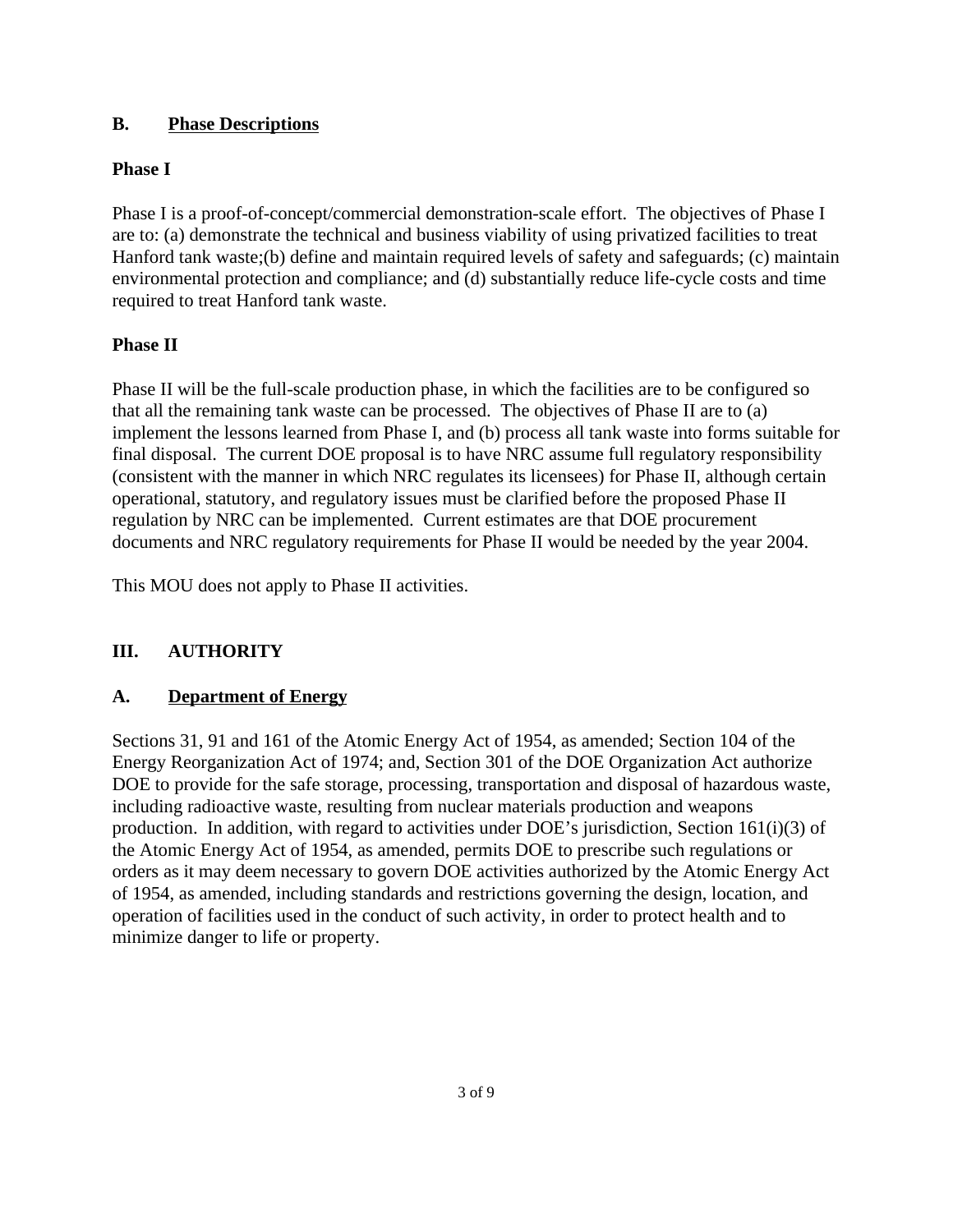#### **B. Nuclear Regulatory Commission**

Sections 53, 57, 62, 63, 81, 103, 104, and 161b, of the Atomic Energy Act of 1954, as amended, and Section 201(f) of the Energy Reorganization Act of 1974 authorize NRC to license and establish by rule, regulation, or order, standards and instructions to govern the possession and use of special nuclear material, source material, or byproduct material to protect health or to minimize danger to life or property, or to promote the common defense and security. This agreement is entered into pursuant to these and other applicable authorities, including the Economy Act of 1932, as amended.

## **IV. FOUNDATION UNDERSTANDINGS**

- 1. This MOU applies to Phase I only.
- 2. DOE will regulate the DOE TWRS Privatization Contractors during Phase I under the terms and conditions agreed upon by DOE and the DOE TWRS Privatization Contractors, and will be responsible for the regulatory oversight of all design, construction, operational, and event-response activities. NRC will have no regulatory authority over the DOE TWRS Privatization Contractors during Phase I.
- 3. No regulatory action, process, or practice established by DOE during Phase I will be binding on NRC during any possible NRC regulatory oversight of DOE TWRS Privatization Contractors during Phase II.
- 4. NRC's regulatory approach is based (a) on reviewing the applicant's systematic and integrated identification of potential accidents and interactions resulting from radiological and related process chemical and fire hazards, and (b) on ensuring adequate protection against those hazards which could impact on the safety of the worker, the general public and the protection of the environment.

# **V. AGREEMENTS BETWEEN PARTIES**

## **A. Responsibilities**

#### **Department of Energy**

The Manager, Richland Operations Office, will be responsible for implementing the terms of this agreement. The TWRS Regulatory Official, who reports to the Manager, Richland Operations Office, will be the DOE point of contact for all communications relating to carrying out the provisions of this agreement.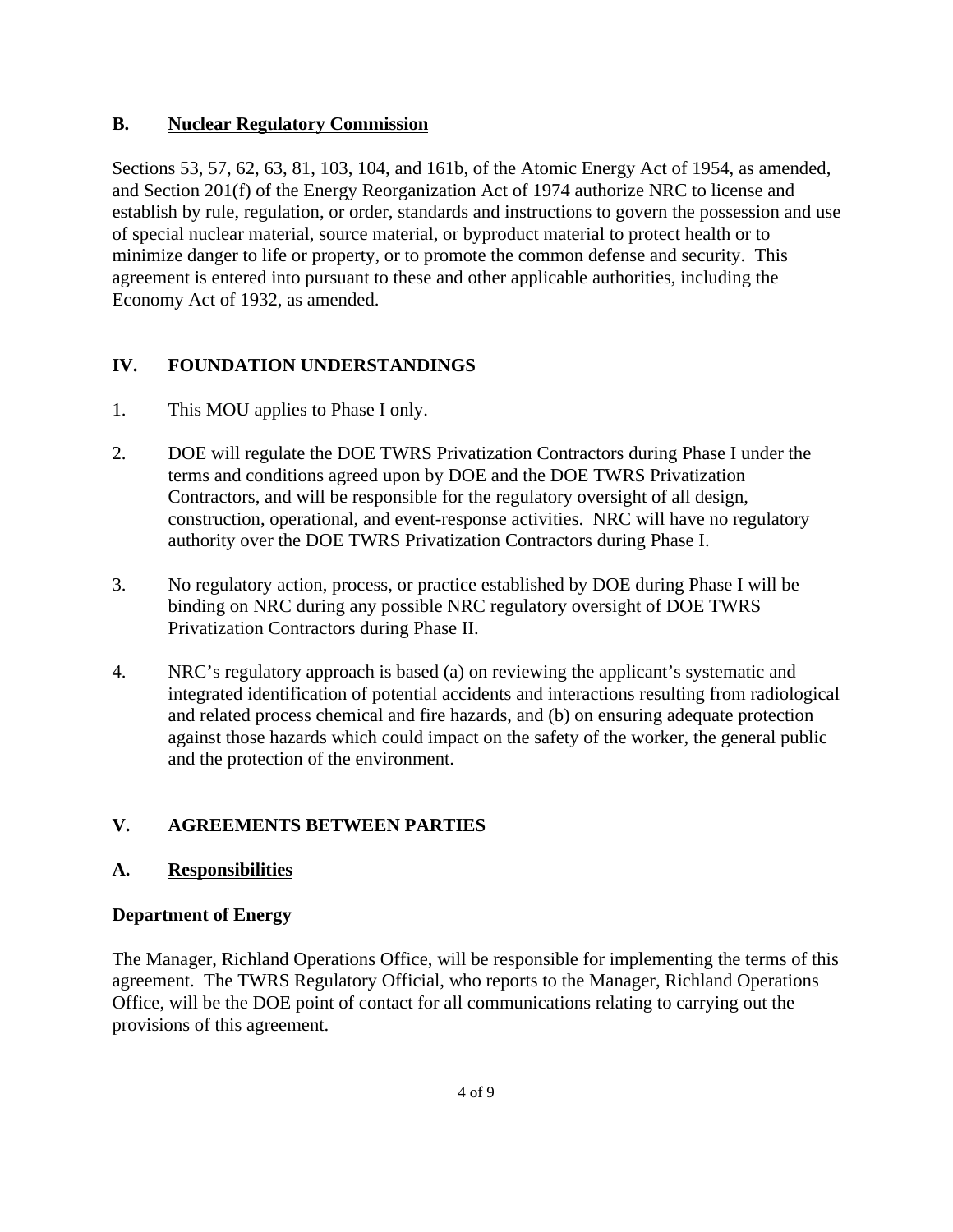#### **Nuclear Regulatory Commission**

The Director of Nuclear Materials Safety and Safeguards (NMSS) will be responsible for implementing the terms of this agreement. The Chief, of the responsible Branch within NMSS, will be the NRC point of contact for all communications related to carrying out the provisions of this agreement.

#### **B. General Provisions**

- 1. At the foundation of the DOE privatization approach is a predictability and reliability feature embedded in DOE's contracts with the TWRS Privatization Contractors—namely contractual commitments for DOE regulatory actions within specific time periods. Essential to timely and orderly DOE regulatory actions is the awareness by NRC of these contractual commitments and the need for timely interaction between DOE and NRC at all levels.
- 2. If an issue arises in the implementation of this MOU which cannot be resolved at the agency point-of-contact level, the NRC and DOE agree to refer the matter within 30 days to the Director, NMSS, and the Manager, Richland Operations Office, for appropriate action.
- 3. It is the intent of both parties to conduct the TWRS Regulatory Program in an open, public, and professional manner. NRC and DOE recognize the importance of providing timely and accurate information to the public regarding regulatory matters that may affect the protection of workers, the general public, and the environment. Meetings between NRC and DOE staff in connection with this MOU shall be governed by NRC policy on open meetings (59 FR48340; September 20, 1994). NRC will participate with DOE in public meetings and other public interactions, as appropriate. All transmittals between DOE and NRC regarding TWRS Privatization activities shall be made publicly available, consistent with NRC and DOE policies and requirements, at an established local public document room.
- 4. Each agency recognizes that it is responsible for the protection, control, and accounting of classified, proprietary, and procurement-sensitive information; Safeguards Information (SGI); and Unclassified Controlled Nuclear Information (UCNI).
- 5. Each agency will be responsible for processing, under its established program(s), allegations -- declarations or statements or assertions of impropriety or inadequacy whose validity has not been established-- associated with the regulated TWRS Privatization activities covered by this Memorandum of Understanding. Each agency will keep the other agency informed, as appropriate, of such allegations, the allegations' status, and the allegations' resolution. Each agency will assure that allegations are promptly referred to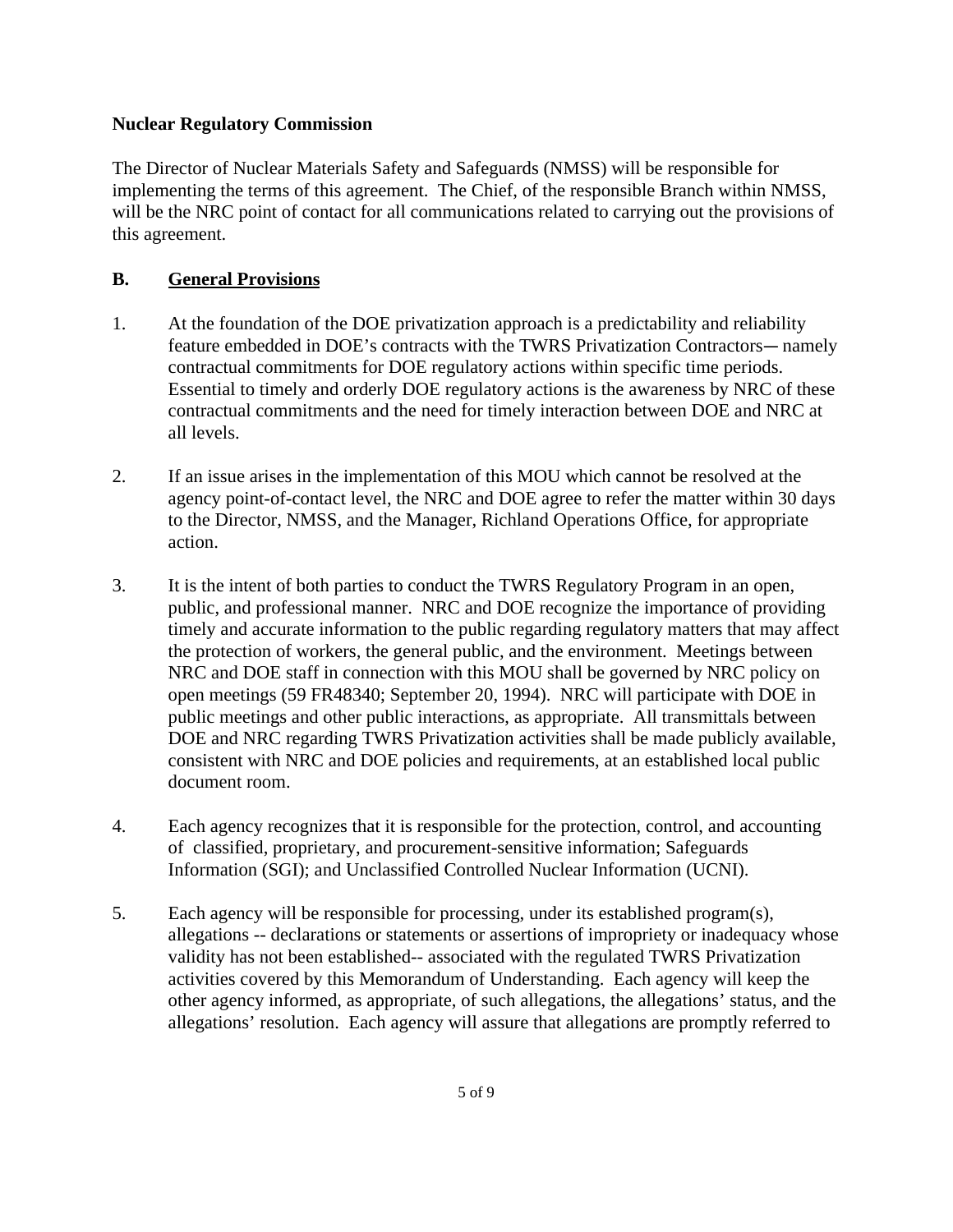the agency or entity that has jurisdiction over the allegation.

6. In support of the DOE TWRS Privatization activities, DOE will provide private office space and equipment, if needed, for NRC in the vicinity of the TWRS Regulatory Unit in the Richland, Washington area. DOE will provide the NRC with ready access to current TWRS regulatory information; access to key individuals in the Regulatory Unit for consistency discussions; access to TWRS general information, tank farm status and operational issues, and safety perspectives; and access to Hanford Site safety perspectives.

#### **C. Regulatory Interaction Activities**

#### 1. Site Familiarization

NRC will need to acquire knowledge of the physical and operational situation for the Hanford waste tanks and of the processes, technologies, and hazards involved in processing the tank wastes. The following activities will be performed to provide this familiarization:

- a. NRC will visit the Hanford Site, as necessary, to examine the conditions of the tank farms as they may relate to TWRS Privatization. As part of NRC's orientation, DOE will provide NRC information on:
	- the physical conditions and operational requirements necessary for safe storage, retrieval, transfer, and processing of the tank waste,
	- evaluations of the criticality potential for TWRS Privatization activities,
	- radiation levels of the waste and chemical forms of the waste,
	- ! contamination levels in the areas of the planned TWRS Privatization facilities and tanks,
	- hydrogen generation/flammable gas situation of tanks,
	- ! organic complexant/nitrate oxidizer situation of tanks,
	- other possible hazards associated with the waste,
	- available or planned waste movement systems, and
	- the Resource Conservation and Recovery Act (RCRA), Comprehensive Environmental Response, Compensation, and Liability Act (CERCLA), and Atomic Energy Act of 1954 for the TWRS.
- b. DOE will provide NRC access to the tank farms, tank farm records and documentation, and other information concerning operational conditions and events that NRC may desire in order to understand the TWRS Privatization project and associated hazards, processes, and conditions.
- c. Upon request by NRC, DOE will brief or hold discussions with NRC on issues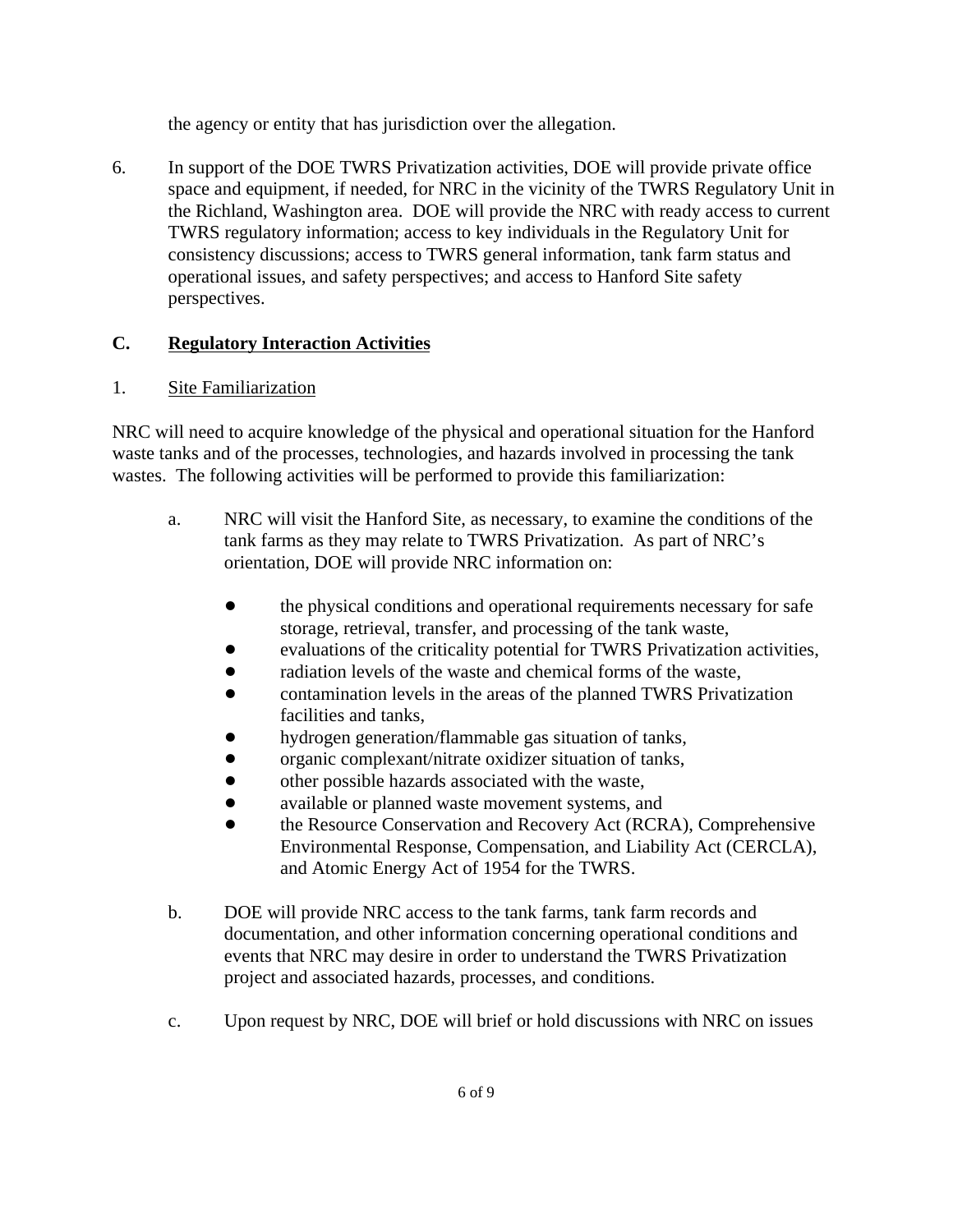related to the TWRS Privatization effort. The locations, timing, and content of these meetings will be agreed upon by the points of contact for each agency.

d. NRC may occasionally conduct reviews and special audits or inspections at DOE's request to provide objective perspective on selected regulatory issues.

## 2. Regulatory Familiarization

To assist the DOE in establishing the capability to regulate consistent with NRC concepts and principles, the NRC will provide detailed briefings, guidance documents, and support in developing important administrative and technical program elements of a regulatory program. NRC will provide DOE access to regulatory training provided by NRC to its staff on a space available basis and, with specific agreement, will provide DOE opportunity to observe NRC's regulatory activities.

## 3. Development of DOE TWRS Regulatory Program

DOE guidance specific to the regulation of DOE TWRS Privatization Contractors will be prepared and issued by DOE. The guidance is for use by the DOE's TWRS Regulatory Unit in its execution of the regulatory reviews and resulting regulatory actions and is provided as information to the DOE TWRS Privatization Contractors for their preparation of regulatory submittals. The guidance will cover those submittals required of the Contractors by DOE such as the Quality Assurance (QA) program, essential set of safety standards and requirements (including the site-specific design basis), integrated safety management plan, safety assessment, construction authorization request, operating authorization request, operational reports and assessments, and deactivation authorization. DOE will be responsible for issuing this guidance in its final form.

The following activities will be performed by NRC and DOE to develop the guidance:

- a. NRC will provide DOE with established and evolving NRC guidance and position documents as input for DOE to consider in the development and updating of its guidance for the DOE regulatory review. NRC will assist DOE in developing a DOE inspection program that will be applied during design, fabrication, construction (e.g. acceptable codes and standards for concrete, electrical, welding, etc.), installation, and qualification testing.
- b. DOE will develop guidance for the review of Contractor submittals and DOE reviews of TWRS Privatization activities. NRC will review and provide a basis for its comments on DOE's draft guidance to identify areas that may not be consistent with NRC's regulatory approach.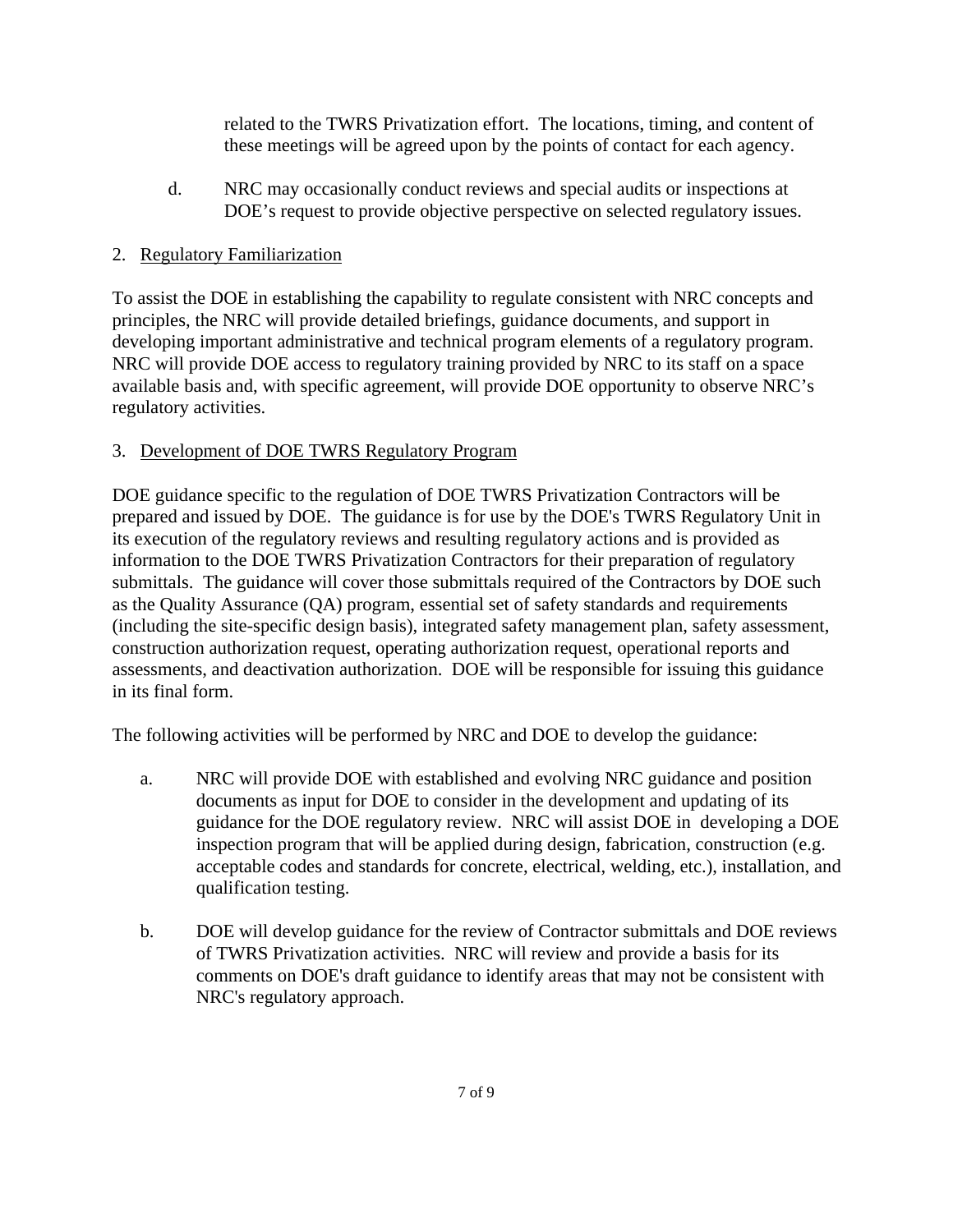c. NRC will participate, as appropriate, with DOE in the joint development of guidance, based on industry standards, e.g., ANS/ANSI, for issuance by DOE as guidance for the DOE TWRS Privatization Program.

#### 4. Regulatory Program Implementation

Specific DOE regulatory activities are planned: these include design basis review, QA program evaluation, standards approval, initial safety evaluation, construction authorization and inspection, operating authorization oversight, and deactivation authorization. These actions will begin in FY 1997 and continue throughout Phase I. The following activities will be performed by DOE and NRC in fulfillment of their respective responsibilities under this MOU:

- a. DOE will be responsible for safety (e.g. design basis) and safeguards reviews and determining acceptability of DOE TWRS Privatization Contractors' submittals against the DOE TWRS guidance. DOE will have final decision authority for regulatory implementation during Phase I for all interactions with the DOE TWRS Privatization Contractors.
- b. NRC will review and provide a basis for its comments on DOE TWRS Privatization Contractors' submittals to identify any areas that are not consistent with NRC's regulatory approach. These submittals will include all documents which address the technical and quality basis for the TWRS facilities and which could affect nuclear and process safety and safeguards in design, construction and operation.

NRC will assist DOE in evaluating submittals and in verifying effective implementation of:

- ! design design basis, design verification, level of design detail and documentation, design specifications, calculations and drawings, and procurement specifications
- ! quality assurance for design, procurement, construction, pre-operational testing and operation
- operator training and qualification
- human factors
- emergency response.